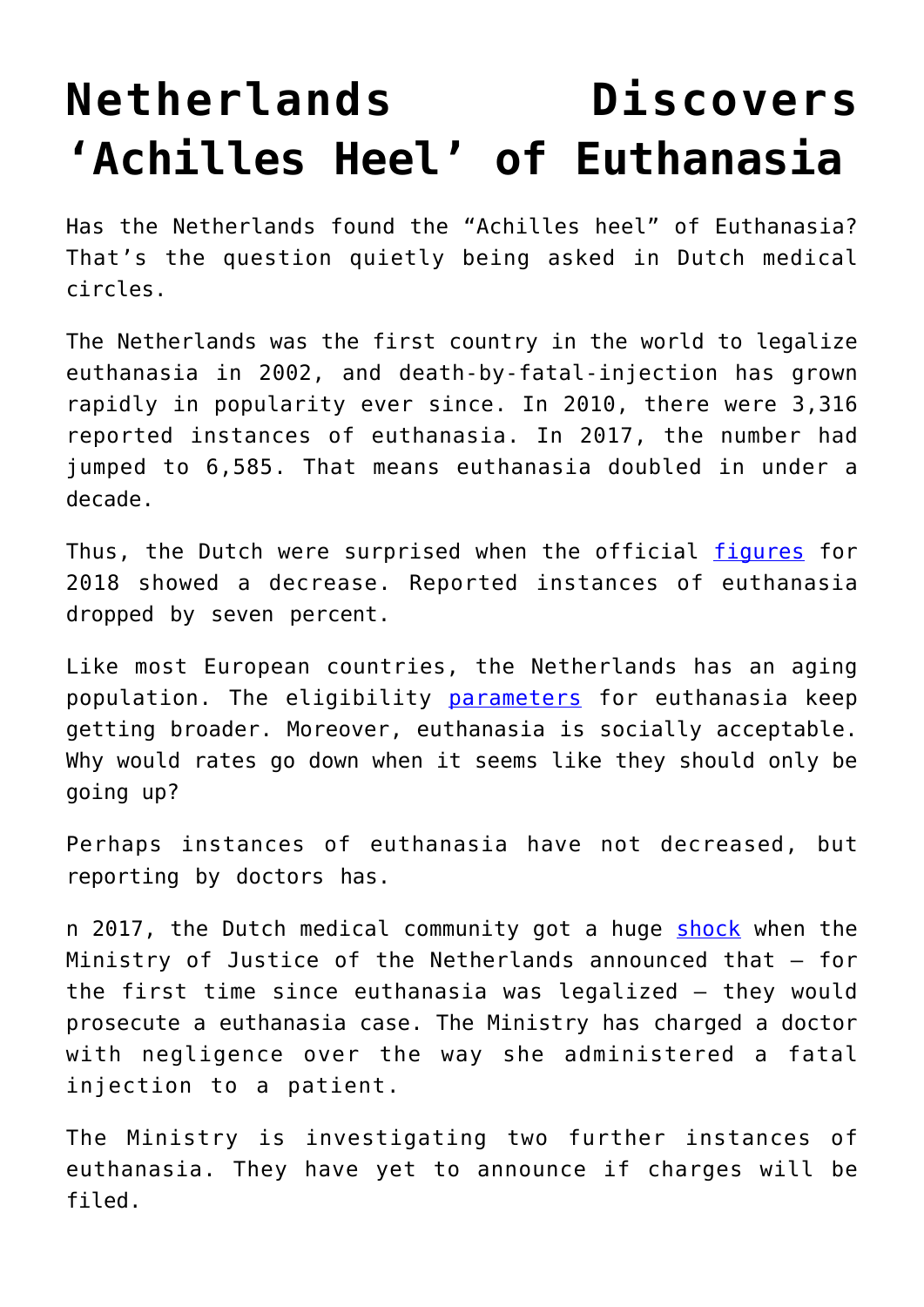Dutch law requires doctors to report every fatal injection they administer to a committee that oversees the practice of euthanasia for their region. Each year, those committees find a small number of cases where a doctor acted negligently. Up until 2017, being found 'negligent' by a committee meant nothing. There were no consequences. Today, however, the Ministry of Justice reviews the committees' findings of negligence and decides which ones to investigate.

The odds of a doctor's coming under investigation are tiny (less than zero percent) but the fact that there are any consequences at all represents a major change.

Most Dutch media [reports](https://www.trouw.nl/samenleving/trendbreuk-het-aantal-euthanasiegevallen-daalt-voor-het-eerst-in-jaren~abd64bdb/) about the decrease are suggesting doctors have become more reluctant to administer euthanasia. They are turning away complex cases – such as patients with advanced dementia – that are more likely to incur a finding of negligence.

However, some Dutch media have hinted that doctors may not be reporting their euthanasia cases to their regional committee as the law requires. Jacob Kohnstamm, chairman of the committees that oversee euthanasia, was asked about this issue point-blank in an interview in April. He started by [saying,](https://www.trouw.nl/samenleving/jacob-kohnstamm-euthanasie-is-geen-recht~af4a9d1a/) "Reporting is the Achilles' heel of the practice of euthanasia." Then he added, "But." And then he paused for a moment and changed the subject.

Even before doctors faced the threat of prosecution, nonreporting of euthanasia was surprisingly common. The Dutch government commissioned an extensive [study](https://www.rijksoverheid.nl/documenten/rapporten/2017/05/23/derde-evaluatie-wet-toetsing-levensbeeindiging-op-verzoek-en-hulp-bij-zelfdoding) of how euthanasia was administered in 2015. The study found that 19 percent of euthanasia cases were not reported to the relevant regional committee. Previous government studies that examined the years 2005 and 2010 found similar levels of non-reporting.

The study that looked at 2015 suggests non-reporting is "connected to the fact that doctors do not consider all such